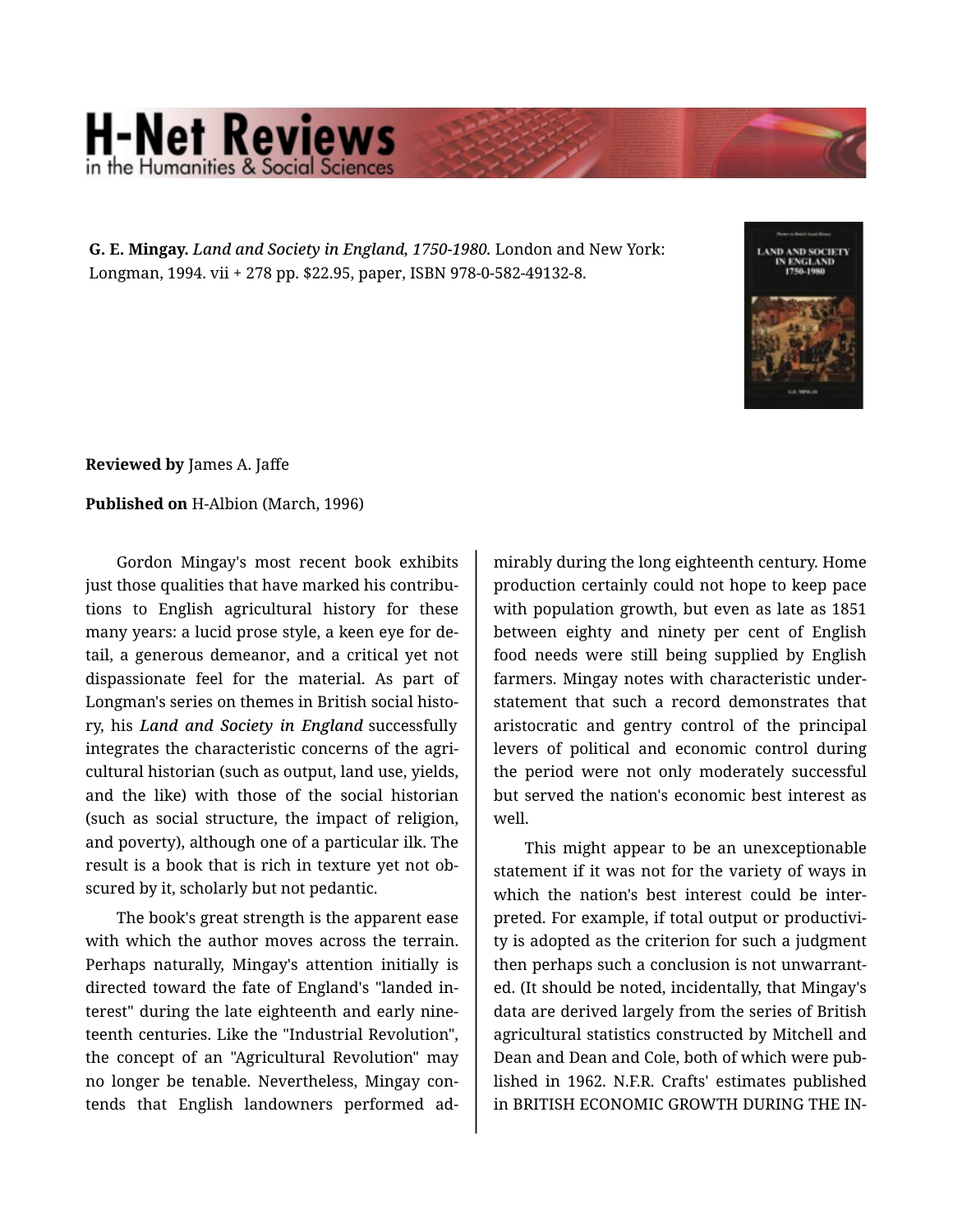DUSTRIAL REVOLUTION (1985) are not assessed here nor are the even more recent contributions of Gregory Clark, B.A. Holderness, or Robert Allen.) Certainly, there is no contesting the fact that in the middle of the nineteenth century, and for many decades before then, British agriculture was more productive and absorbed a smaller pro‐ portion of British resources than any of that sec‐ tor's European counterparts.

However, one might ask whether the same statement would appear unexceptionable if agri‐ cultural employment or food consumption during the same period were used as the standard of judgment? Here there is less support for the contention that aristocratic and gentry dominance served the nation's best interest. In the first in‐ stance, Robert Allen's work on the South Midlands has revealed a growing degree of rural unemploy‐ ment during the classic period of industrialization as well as a concomitant decline in real income. Under free market conditions, it may not have been the responsibility of aristocratic and gentry employers to provide jobs for rural labourers, but it is difficult nonetheless to define a nation's best interest in terms of declining real incomes and rising unemployment. Indicators of food con‐ sumption, which are difficult to accumulate, are similarly pessimistic. If human height can serve as a suitable proxy for nutritional status, then the work of Floud, Wachter, and Gregory shows a sig‐ nificant decline in the well-being of British work‐ ers during the period after 1820. In this sense as well, therefore, the nation's best interests were not being well-served by aristocratic and gentry dominion over the land.

Of course, the relationship of land to society is a much broader topic than can be contained in data on output, employment, and consumption. At the book's core are half a dozen chapters covering the major socio-economic groups of English rural society during the late eighteenth and early nine‐ teenth centuries. With the deft hand of a keen and confident stylist, Mingay traces among other

things the declining influence of the nation's landowners, the fate of freehold and tenant farm‐ ers, the role of the clergy in local society, and poverty and poor relief in the countryside. Sever‐ al of these vignettes omit some of the most recent research. For example, Mingay's account of the demographic impact of the Speenhamland system relies only on J.P. Huzel's work and does not make reference to George Boyer's calculations, which came to the opposite conclusion. Similarly, the dis‐ cussion of wife-sales relies solely on S.P. Menefee's 1981 book and omits any mention of E.P. Thomp‐ son's extended discussion and critique which ap‐ peared in CUSTOMS IN COMMON. While refer‐ ence to these works may have changed Mingay's account in detail, it is unlikely that they would have altered his conclusions that, in the first in‐ stance, the political and economic reaction to the Speenhamland system mistook the ultimate caus‐ es of low wages and, in the second instance, that popular rural customs were surprisingly immune to the influences of both Church and Chapel.

Naturally, the declining political importance of the landed interest is a theme to which Mingay returns in several chapters. Major political issues such as the Corn Laws are certainly given their due weight, but the author does a particularly fine job of elaborating the broad range of threats against landed society in the nineteenth century, including attacks on strict settlement, poor estate management, and, most importantly, the Game Laws. Indeed the current actions of John Major's government to restrict the actions of activists protesting against fox-hunting testifies to the en‐ during nature of the conflict between the ethos of the landed interests and the wider community. Nonetheless, Mingay traces the declining influ‐ ence of the land not only to its declining economic importance, but also to the particular democratic changes of the late nineteenth century. The ad‐ vent of the secret ballot in 1872 (which deprived landlords of influence over the electorate), the 1885 Reform Act (which replaced the historic county and borough boundaries with by and large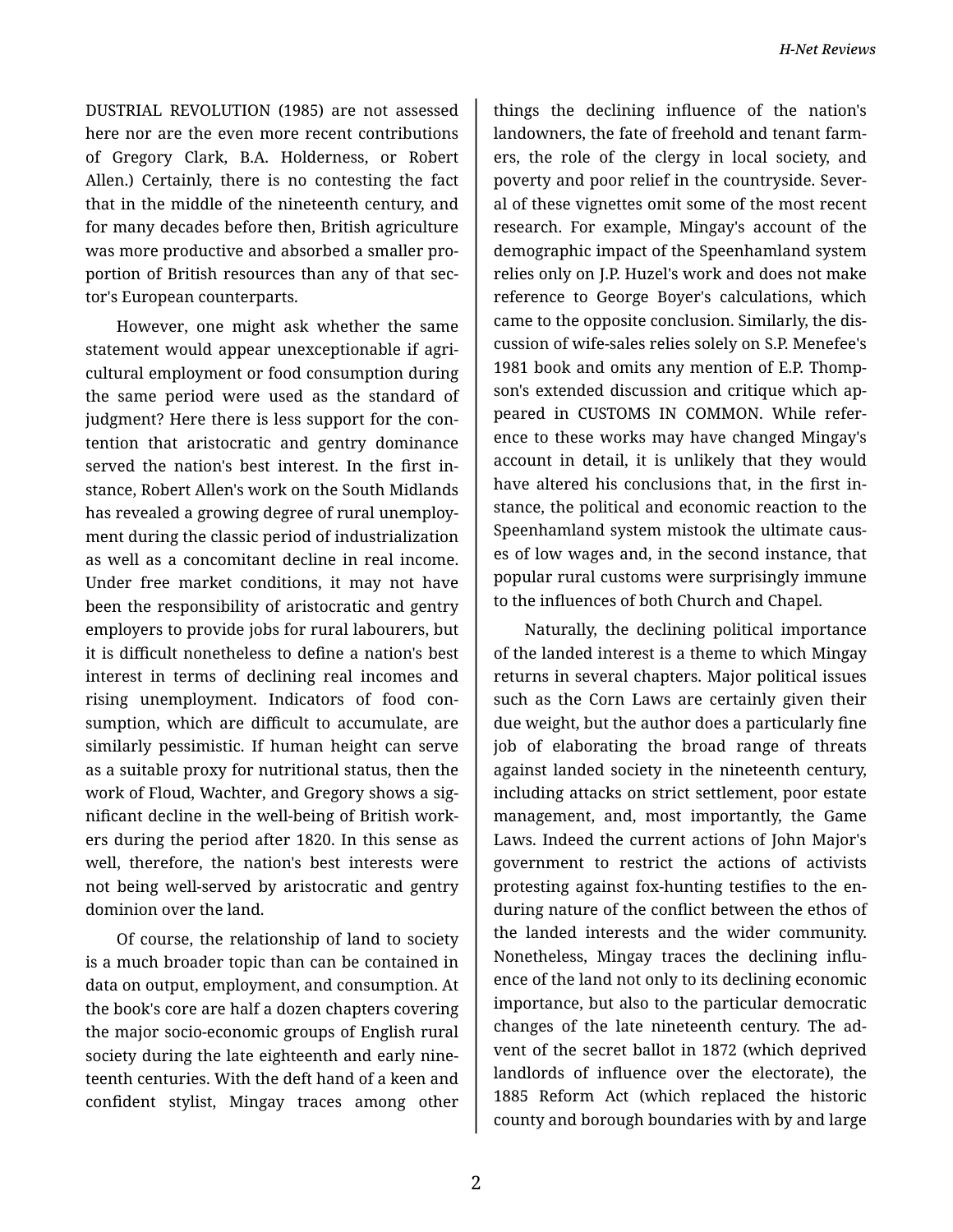single-member constituencies and extended the franchise to rural householders) and the virtual abolition of the Lords' power of veto in 1911, all contributed to the weakening of the landed inter‐ est. Moreover, as Mingay rightly notes, the direct influence of the gentry and lesser landowners suf‐ fered a similar fate as the responsibilities of jus‐ tices of the peace and parish officials were gradu‐ ally transferred to elected Boards of Guardians, School Boards, County Councils, and District Councils.

This social history, however, is slightly weak‐ ened by the author's neglect of the importance of the land to nineteenth and twentieth century social and intellectual movements. Although Thomas Spence, Tom Paine, and Joseph Arch are mentioned, the Chartist Land Plan, Robert Owen, William Morris, and Robert Blatchford are some‐ how ignored altogether while William Cobbett's significance is noted only in passing. Even more surprisingly for a survey of this sort is the fact that Martin Wiener's analysis of "the English spir‐ it" is overlooked despite the obvious relevance of a discussion of this thesis and of its critics to the relationship between land and society.

Mingay's analysis is also noticeably thinner when he crosses into the twentieth century. In particular, the earlier emphasis on rural social structure gives way to a more orthodox history of agricultural legislation. Moreover, there is no clear reason given for ending this survey in 1980. It is self-evident to a shopper at any supermarket that agricultural policy and its impact on food prices continues to play an important role in British and European politics. The lure of the land has also exerted a renewed appeal after that date, during what Reginald Hill has recently labeled "the days of swine and Porsches." While, more‐ over, Mingay makes reference to the increasing penetration of middle- class, professional types into the countryside, one would welcome a more expansive treatment.

The legacy of the land is not only reflected in the politics and structure of society. Its influence continues in innumerable ways: in the numbing saturation of the BBC with garden shows; the legacy of Gertrude Jekyll and Vita Sackville-West and the especial regard for their gardens; the national prominence given to the Chelsea Flower Show; the activities of the Ramblers Association; the un‐ paralleled longevity of *The Archers*; and the ritual migration of Range Rovers (and some Jeep Chero‐ kees) to garden centers each Saturday. Perhaps asking the author adequately to assess the many facets of these aspects of the English imagination of rurality, would be to require him to write a dif‐ ferent book, but such an analysis would undoubt‐ edly bear fruit if it came from Professor Mingay's pen. Thus, there is a great deal to commend this survey of English land and society, not least its raising as many questions as it answers.

Copyright (c) 1996 by H-Net, all rights re‐ served. This work may be copied for non-profit educational use if proper credit is given to the au‐ thor and the list. For other permission, please con‐ tact H-Net@H-Net.MSU.EDU.